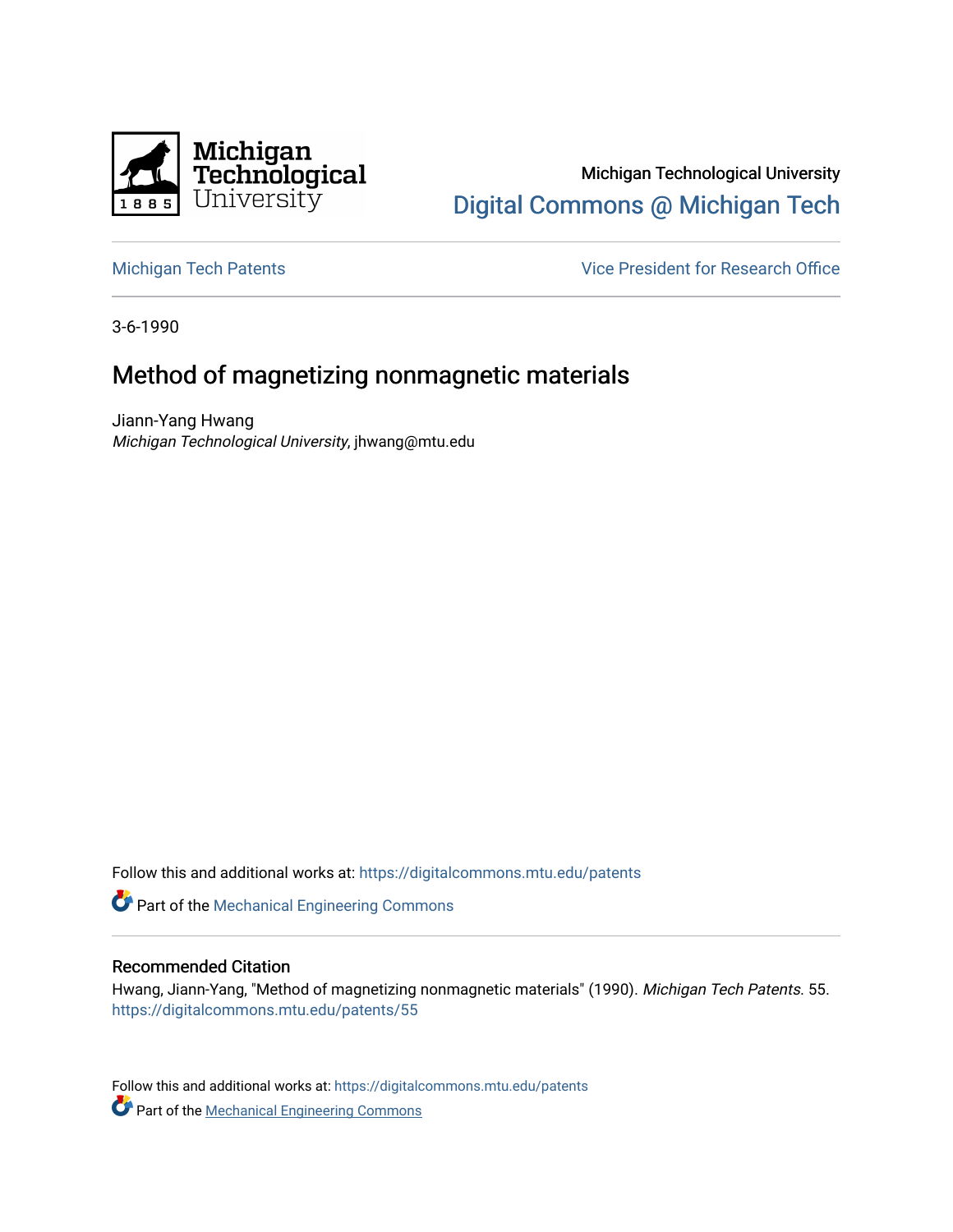# **United States Patent** *m*

## **Hwang**

## **[54] METHOD OF MAGNETIZING NONMAGNETIC MATERIALS**

- **[75] Inventor: Jiann-Yang Hwang, Houghton, Mich.**
- **[73] Assignee: Board of Control of Michigan Technological University, Houghton, Mich.**
- **[21] Appl. No.: 261,788**
- [22] Filed: **Oct. 24, 1988**

#### **Related U.S. Application Data**

- [62] Division of Ser. No. 167,798, Mar. 14, 1988, Pat. No. 4,834,898.
- **[51] In tC L \*................................................ B01D 37/04**
- **[52] U.S. a ........................................ 210/695; 209/214; 427/127**
- **[58] Field of Search................ 210/222, 695; 428/403, 428/692,900; 427/127; 252/62.51,62.52,62.56; 209/214, 8, 49; 156/272.2**

#### **[56] References Cited**

#### **U.S. PATENT DOCUMENTS**

## **[li] Patent Number: 4,906,382**

## **[**45**] Date of Patent: Mar. 6,1990**

*Primary Examiner***—Merrell C. Cashion, Jr.** *Attorney, Agent, or Firm***—Michael, Best & Friedrich**

#### **[57] ABSTRACT**

**Particles of a nonmagnetic material are rendered magnetic by contacting their surfaces with a magnetizing reagent comprising water containing particles of a magnetic material, each of which has a two layer surfactant coating including an inner layer and an outer layer. The inner layer covers the magnetic particle and is a monomolecular layer of a first water soluble, organic, heteropolar surfactant containing at least 3 carbon atoms and having a functional group on one end which bonds with the magnetic particle. The outer layer coats the inner layer and is a monomolecular layer of a second water soluble, organic heteropolar surfactant containing at least three carbon atoms and having a hydrophobic end bonded to the hydrophobic end of the first surfactant and a functional group on the other end capable of bonding with the particles to be magnetized.**

#### **26 Claims, 1 Drawing Sheet**

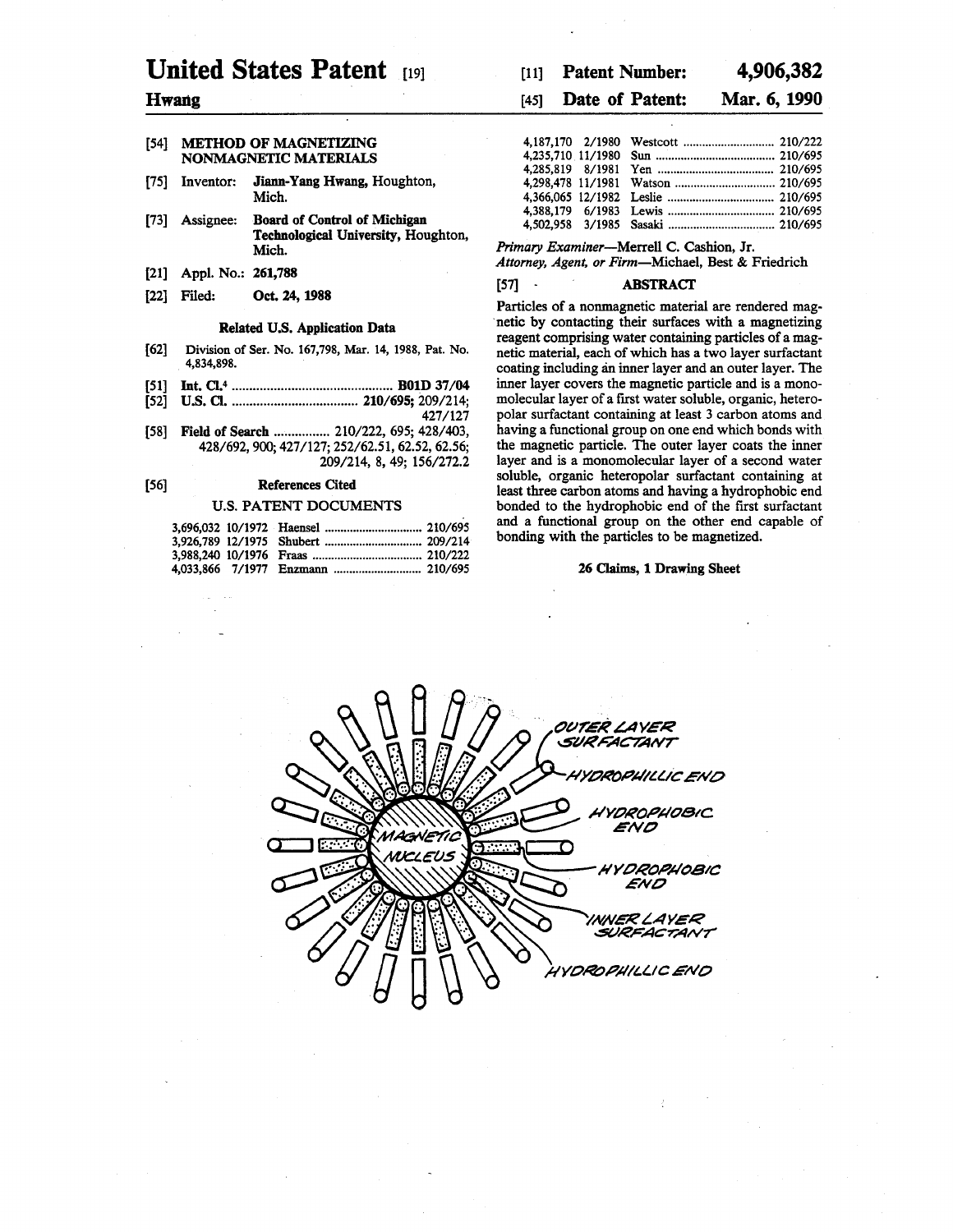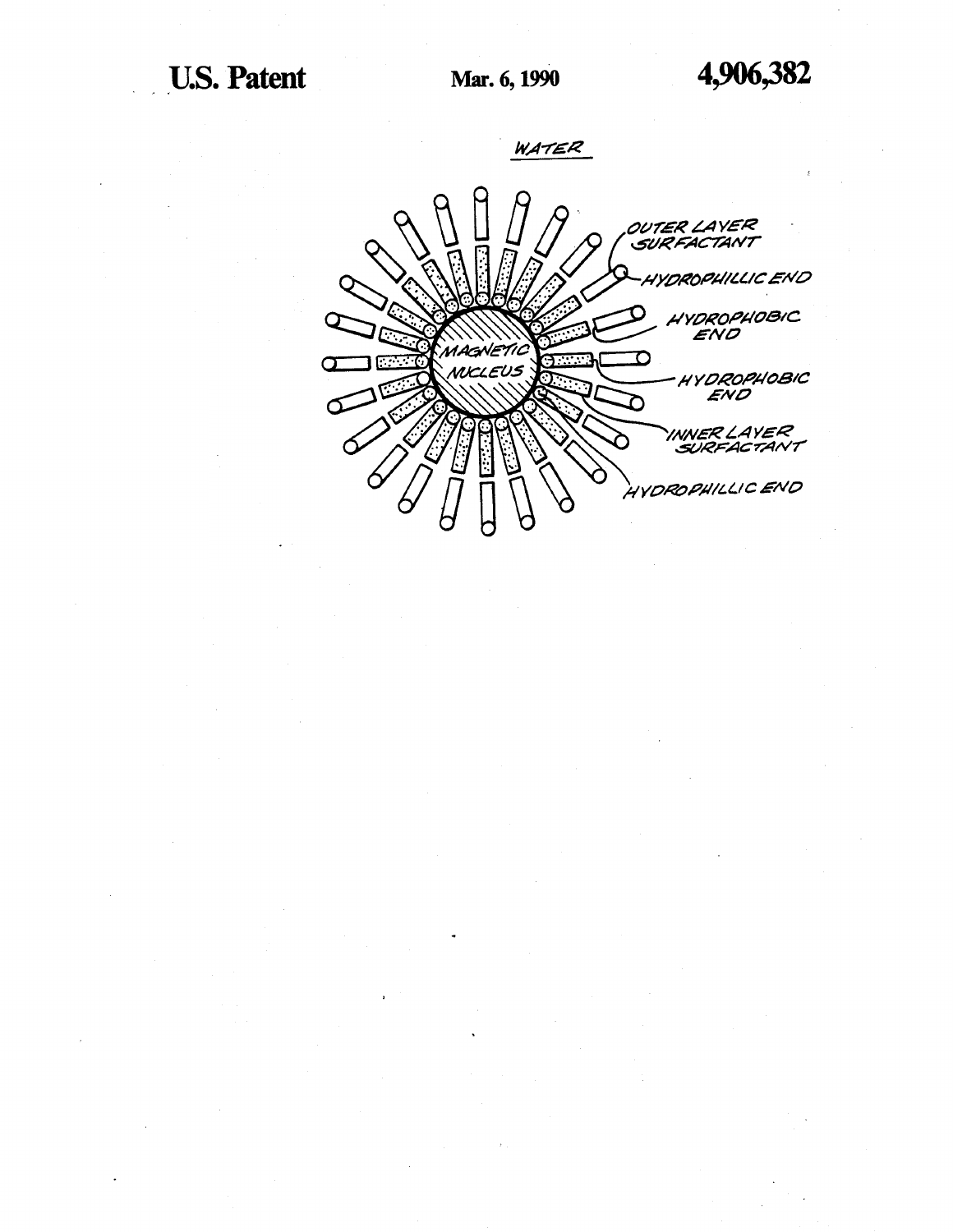## **METHOD OF MAGNETIZING NONMAGNETIC MATERIALS**

**This is a division of application Ser. No. 167,798, filed** 5 **Mar. 14, 1988, now U.S. Pat. No. 4,834,898.**

#### **BACKGROUND OF THE INVENTION**

**This invention relates to selectively magnetizing nonmagnetic or paramagnetic particles and to magnetizing** 10 **reagents useful for that purpose.**

**Magnetic separation can be an inexpensive, selective and efficient method for separating a particulate mixture. Many techniques have been used to magnetize nonmagnetic or paramagnetic particles to permit them** 15 **to be selectively separated from a mixture by magnetic separation.**

**For example, Shubert U.S. Pat. No. 3,926,789 discloses wetting the surface of mineral particles with an emulsified magnetic fluid to render them magnetic. the magnetic and nonmagnetic particles. Accordingly,** 20 C.de Latour, *Journal of American Waterworks Association,* **Vol. 68, p. 443 (1976) discloses using an inorganic coagulant, such as ferric chloride or aluminum sulfate, to agglomerate particles nonselectively in a system which contains a mixture of magnetite and other materi-**25 **als. J. Y. Hwang, et al.,** *IEEE Transactions on Magnetics,* **Vol. MAG-18, No. 6, p. 1689 (1982) discloses adding an organic polymer flocculant to a mixture of magnetite and other minerals to yield a selective co-flocculation of magnetite and desired minerals.**

**Yen, et al. U.S. Pat. No. 4,285,819 and Whitehead, et al. U.S. Pat. No. 4,554,088 disclose methods which involve coating magnetic materials with a polymer and then coupling the polymer-coated magnetite particles to the particles to be magnetized. P. Parsonage P,** *IMM* 35 *Tenth Annual Commodity, Paper No. W86007 (1985)* **discloses introducing fine magnetite into a pulp of mineral slurries in which the desired minerals are conditioned to carry a surface charge opposite to that of magnetite to favor coating of magnetite.** 40

**Briggs, et al U.S. Pat. No. 4,019,995, Shimoiizaka U.S. Pat. No. 4,094,804, Khalafalla, et al U.S. Pat. No. 4,208,294, Chagnon U.S. Pat. No. 4,356,098 and Wyman U.S. Pat. No. 4,430,239 disclose ferrofluids** which are Newtonian liquids containing suspended, 45 magnetic material may be derived from various sources. **small magnetic particles which do not settle out under the influence of gravity and an external magnetic field.**

#### **SUMMARY OF THE INVENTION**

**reagent which is capable of magnetizing a wide variety of particulate, nonmagnetic materials.**

**Another object of the invention is to provide a method for selectively magnetizing a wide variety of particulate, nonmagnetic materials.** 55

**A further object of the invention is to provide a method for separating particulate nonmagnetic materials by magnetic separation.**

**Other objects, aspects and advantages of the invention will become apparent to those skilled in the art** 60 **upon reviewing the following detailed description, the drawing and the appended claims.**

**The invention provides a magnetizing reagent which is capable of magnetizing a wide range of particulate nonmagnetic materials including metallic, nonmetallic,** 65**organic and biological materials. The magnetizing reagent comprises water containing particles of a magnetic material, such as magnetite, each of which is coated**

**with a two layer surfactant coating including an inner layer and an outer layer. The inner layer covers the particle and is a monomolecular layer of a first water soluble, organic, heteropolar surfactant containing at least 3 carbon atoms and having a functional group on one end which forms a bond with the magnetic particle and a hydrophobic end. The outer layer coats the inner layer and is a monomolecular layer of a second water soluble, organic, heteropolar surfactant containing at least 3 carbon atoms and having a hydrophobic end bonded to the hydrophobic end of the first surfactant and a functional group oriented outwardly toward the water. Nonmagnetic particles are magnetized by contacting their surfaces with the magnetizing reagent in an aqueous medium and the coated magnetic particles couple with the nonmagnetic particles by adsorption.**

**The first and second surfactants can be nonionic, anionic or cationic. The functional group in the second or outer layer surfactant provides the coupling between the selectiveness of this coupling is controlled by using an outer layer surfactant having the appropriate functional group for the particles to be magnetized and the conditions of the aqueous medium in which the coupling takes place.**

**Particles of a nonmagnetic material in an aqueous mixture can be separated magnetically by contacting their surfaces with a magnetizing reagent to render them magnetic and then subjecting the mixture to a magnetic separation.** 30

## **BRIEF DESCRIPTION OF THE DRAWINGS**

**The single figure is an ideal representation of a magnetizing reagent of the invention in water.**

### **DETAILED DESCRIPTION**

**An object of the invention is to provide a magnetizing accordance with the procedure described by W. C.** 50 **The magnetizing reagent of the invention includes a particulate nucleus of a magnetic material. As used herein, the term "magnetic material" means a material having ferromagnetic or strong paramagnetic properties. Suitable magnetic materials include magnetite, ferrites, hematite, maghemite, pyrrhotite and metals, alloys and compounds containing iron, nickel or cobalt. Magnetite is preferred because of its lower cost. The For example, magnetite may be obtained from ores and prepared by grinding or by the so-called wet method. Colloidal magnetite can be precipitated by reacting solutions of ferrous and ferric salts with alkali metals in Elmore,** *Physical Review, Series II,* **Vol. 54, p. 309 (1938). The size of magnetite and ferrite produced by the wet method usually ranges from about 70 angstroms up to 10 or more micrometers.**

> **The particle size of the magnetic material is not particularly critical. Generally, the particle size can range from about 50 angstroms up to 10 micrometers or even higher. Coarser materials have a greater tendency to agglomerate. Such agglomerates can be broken down by a demagnetizing treatment or an ultrasonic dismemberation.**

> **The surfactants, also known as surface active agents, used for the inner and outer layers are substances which exhibit a marked tendency to adsorb at a surface or interface. The surfactants are water soluble or miscible and organic compounds containing 3 or more carbon atoms and having a heteropolar molecule including a functional group or hydrophillic end and a hydrophobic**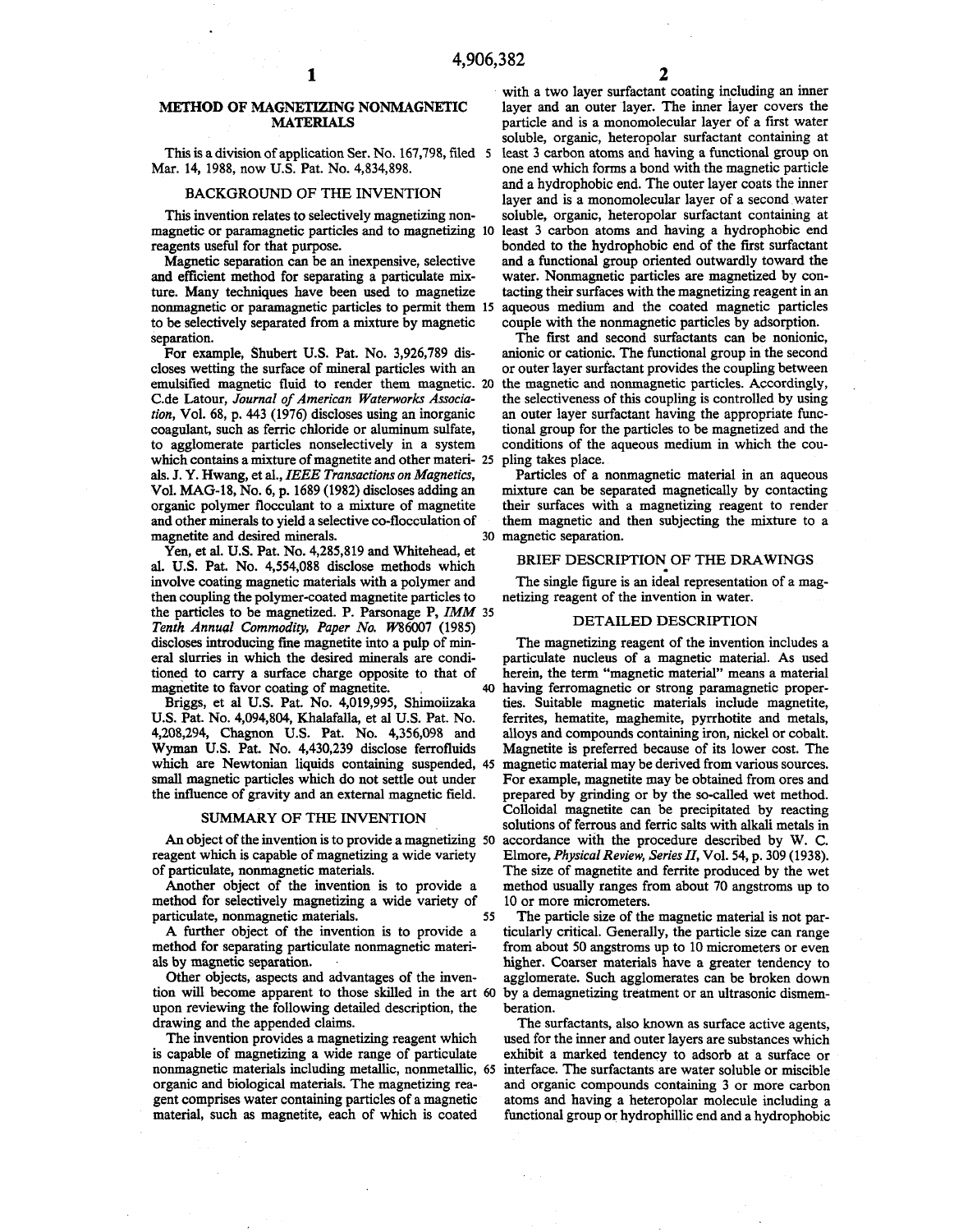**end. Referring to the drawing which is an ideal representation of a magnetizing reagent of the invention in water, the surfactant forming the inner layer is absorbed on the magnetic nucleus with the functional group or hydrophillic end oriented toward the magnetic nucleus** 5 **and the hydrophobic end pointing radially outwardly. The surfactant forming the outer layer is adsorbed in the opposite direction with the functional group or hydrophillic end oriented toward the water. In actual practice, the hydrophobic ends of the two surfactants hydrochloric acid, may be added to promote dissolution** 10 **may mesh rather than meeting end to end as illustrated in the drawing.**

**The surfactants used for the inner and outer layers can be various anionic, cationic or nonionic organic surfactants having a hydrophillic functional group and** 15 **containing 3 or more carbon atoms. The surfactants can be short chain types having a molecular weight as low as about 140 and long chain types containing up to about** 120 **carbon atoms or more and having a molecular weight up to 20,000 or more. The specific type surfac-**20 **tant used for each layer depends primarily on the nature of the particles to be magnetized with the magnetizing reagent as described in more detail below. This is particularly true for the outer layer surfactant because its functional group is responsible for coupling the mag-**25 **netic reagent to nonmagnetic particles.**

**Suitable anionic surfactants include carboxylates, such as caprilic acid, lauric acid, oleic acid and polyoxyethylene sorbitan monolaurate; xanthates, such as sodium isopropyl xanthate, sodium isobutyl xanthate,** 30 **potassium amyl xanthate, potassium hexyl xanthate and potassium nonyl xanthate; dithiophosphates, such as sodium dialkyl dithiophosphate and aryl dithiophosphoric acid; phosphates, such as polyoxyethylene dinonyphenyl ether phosphate; hydroxamates, such as** 35 **potassium hexyl hydroxamate and alkyldimethyl ammonium hydroxamate; sulfonates, such as petroleum sulfonate and ammonium lignin sulfonate; sulfonsuccinates, such as sodium dioctyl sulfonsuccinate; taurates, such as sodium-N-methyl-N"coconut oil acid"-taurate; and suitable polar solvent, such as ethanol, after removal of** 40 **sulfates, such as sodium cetyl sulfate and sodium lauryl sulfate.**

**Suitable cationic surfactants include amines, such as hydrogenated-tallowamine acetate, oleyl primary amine acetate, lauric amine, Cs-io oxypropyl amine,** 45 **trimethylsoy ammonium chloride, 3-aminopropyltrimethoxysilane, primary isodecyl ether amine acetate, coco-amine acetate, tallow-amine acetate and rosinamine acetate.**

**Suitable nonionic surfactants include ethers, such as** 50 **monopentacosane triethyleneglycol ether, monotricosane diethyleneglycol ether, polyoxyethylene-**10**-oleyl ether, polyoxyethylene-**20**-oleyl ether, polyoxyethelene-4-lauryl ether, polyoxyethelene-10 lauryl ether and polyoxyethelene-23-lauryl ether and alcohols, such as** 55 **cresol, alpha-(isooctylphenyl)-omega-hydroxy**poly(oxy-1,2-ethanediyl), **hydroxy-poly (oxy-l,**2**-ethane-diyl).**

**The inner and outer layers can be formed by any combination of surfactant charge types. That is, the** 60 **inner and outer layers can be formed by two anionic surfactants, two cationic surfactants, two nonionic surfactants, one nonionic surfactant and one anionic or one cationic surfactant, or one cationic surfactant and one anionic surfactant. Also each layer can be a mixture of** 65**surfactants.**

**The magnetizing reagent can be prepared by first conditioning particles of a magnetic material in water** **with the surfactant forming the inner layer at a surfactant concentration high enough to provide a monomolecular layer of the inner layer surfactant completely covering the surfaces of the magnetic particles. As used** herein, the term "monomolecular layer" means a single **molecular layer of one surfactant or a mixture of surfactant when more than one is used for the inner and/or outer layers.**

**A suitable acid or base, such as sodium hydroxide or of the inner layer surfactant. After a monomolecular layer coating of the inner layer surfactant has been obtained, the excess inner layer surfactant is removed from the coated magnetic particles by washing with water or the like. Since the functional group of the inner layer surfactant interacts with the magnetic material, the functional group (hydrophillic end) orients toward the magnetic material and the hydrophobic end points radially outwardly from the magnetic material as illustrated in the drawing.**

**After removal of the excess inner layer surfactant, the coated magnetic particles are conditioned in water with a sufficient amount of the surfactant for forming the outer layer at a surfactant concentration high enough to provide a monomolecular layer of the outer layer surfactant over the inner layer surfactant and form an aqueous magnitizing reagent. A suitable acid or base may be added to promote dissolution of the outer layer surfactant. Because of a hydrophobic interaction, the outer layer surfactant is adsorbed on the inner layer surfactant with the hydrophobic end attracted toward the inner layer surfactant and the functional group (hydrophillic end) pointing radially outwardly toward the water as illustrated in the drawing.**

**Difficulties may be encountered when attempting to coat an anionic inner layer surfactant with a cationic outer layer surfactant, and vice versa, because of the opposite charges. This difficulty can be alleviated by washing the single coated magnetic material with a the excess inner layer surfactant. When larger particles of magnetic materials are used as the nucleus, it may be necessary to subject the resulting magnetizing reagent to a demagnetizing or ultrasonic treatment as mentioned above.**

**The following examples are presented to exemplify preparation of magnetizing reagents of the invention from a variety of surfactants and should not be considered as limitations to the invention.**

#### **EXAMPLE 1**

**Colloidal magnetite was prepared by the wet method.** 3.4 g FeSO<sub>4</sub>. 7H<sub>2</sub>O and 4.8 g FeCl<sub>3</sub>. 6H<sub>2</sub>O were dis**solved in** 10 **ml water and** 10 **ml of concentrated ammonia solution (56%) was added with rapid mixing to yield magnetite precipitates. The solution was heated to boiling (about 90° C.) and the average size of the precipitated magnetite particles increased from about 70 to about 90 angstroms. The magnetite particles were collected on a magnet, washed with water to remove the residual salts and a yield of about** 2.2 **g of magnetite particles was obtained.**

#### **EXAMPLE 2**

0.8 **g of lauric acid was added to an aqueous slurry the colloidal magnetite prepared in Example 1 (2.2 g colloidal magnetite in 10 ml water) and 5 drops of a 10N sodium hydroxide solution were added to improve the**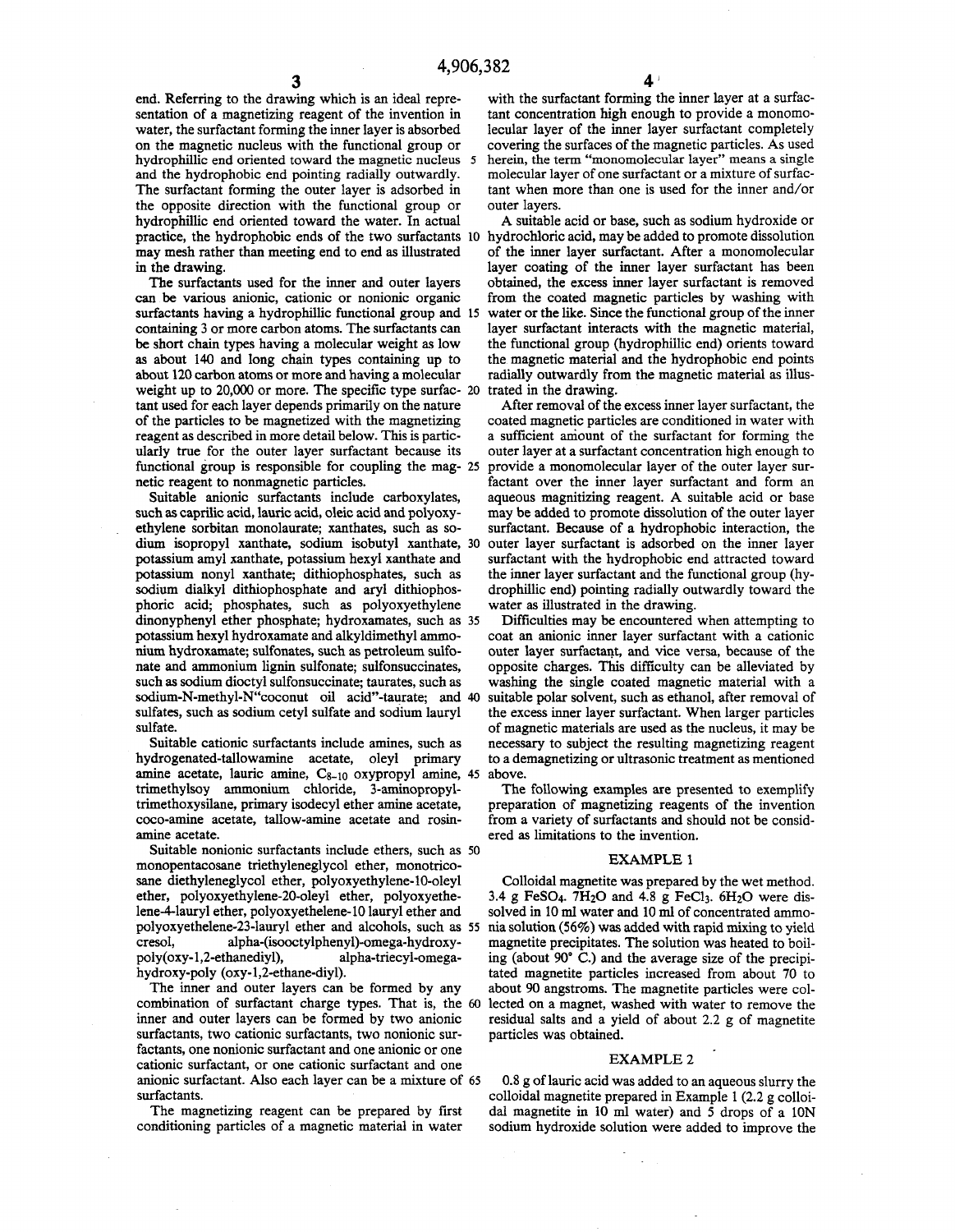**dissolution of lauric acid. The slurry was heated at 80° C. for 30 minutes to aid the adsorption of lauric acid onto the magnetite. Hydrochloric acid was then added to the slurry until the lauric acid-coated magnetite agglomerated. The agglomerates were concentrated, held** 5 **by a magnet and the solution decanted. The agglomerates were further washed with water to remove excess lauric acid. The resulting agglomerates of magnetite coated with a monomolecular layer of lauric acid had sulfonsuccinate and sufficient water to make a total volume of 10 ml were added to the agglomerates to obtain a peptized product which is a magnetizing rea**gent of the invention, i.e., water containing magnetic **sodium dioctyl sulfonsuccinate as the outer layer.**

#### **EXAMPLE 3**

**Magnetite obtained from Cerac Incorporated, Milwaukee, Wis. and having an average particle size of 5** 20 **micrometers was used to prepare a magnetizing reagent by following the procedure described in Example 2. The resulting magnetizing reagent contained agglomerated particles, but did not have a greasy gum consistency and was well wetted by water. Placing the prod-als. As used herein, the terms "nonmagnetic material"** 25 **uct on a demagnetizer improved the peptization and treating the demagnetized product with an ultrasonic probe yielded a well peptized product.**

#### **EXAMPLE 4**

**The procedure of Example 2 was repeated except that in separate tests lauric acid was replaced with 0.8 g caprilic acid, 0.8 g petroleum sulfonate, 0.8 sodium oleate and 0.8 g monopentacosane triethyleneglycol ether to produce magnetizing reagents containing mag-**35 **netic particles coated with sodium dioctyl sulfosuccinate as the outer layer and caprilic acid, petroleum sulfonate, sodium oleate and monopentacosane triethyleneglycol ether, respectively, as the inner layer.**

#### **EXAMPLE 5**

**Following the procedure in Example 2 and using sodium oleate, agglomerates of magnetite coated with a monomolecular layer of sodium oleate were first produced and then 0.5 g of the following anionic and non-**45 **ionic surfactants was added to separate samples: potassium ethyl xanthate, sodium isopropyl xanthate, sodium isobutyl xanthate, potassium amyl xanthate, sodium dialkyl dithiophosphate, aryl dithiophosphoric acid, lauric acid, sodium oleate, sodium cetyl sulfate, petro-**50 **leum sulfonate, ammonium lignin sulfonate, sodium-Nmethyl-N "coconut oil acid" taurate, monopentacosane triethyleneglycol ether and cresylic acid (cresols). A magnetizing reagent containing magnetic particle with two coatings was obtained with all of these surfactants** 55 **as the outer layer, except potassium ethyl xanthate which has only 2 carbon atoms.**

#### **EXAMPLE 6**

**using sodium oleate, agglomerates of magnetite having a monomolecular layer coating of sodium oleate were obtained. The agglomerates were washed three times with ethanol (20 ml each time) and then three times with water (20 ml each time). The agglomerates had a** 65**greasy gum appearance. After the addition of 0.5 g lauric amine to the cleaned agglomerates, a magnetizing reagent containing magnetic particles coated with so-**

**dium oleate as the inner layer and lauric amine as the outer layer was obtained.**

#### **EXAMPLE 7**

**the consistency of a greasy gum. 0.5 g of sodium dioctyl 80° C. for 30 minutes to aid the adsorption of lauric** 10 **particles coated with lauric acid as the inner layer and The agglomerates were further washed with water to** 15 **Following a procedure similar to that described in Example 2, 0.8 g lauric amine was added to a slurry of colloidal magnetite (2.2 g magnetite in 10 ml water) and 2 drops of 6N hydrochloric acid were added to enhance the dissolution of lauric amine. The slurry was heated at amine on the magnetite. Sodium hydroxide was then added to the slurry until the lauric amine coated the magnetite agglomerates. The agglomerates were concentrated, held on a magnet and the solution decanted.** remove the excess lauric amine. 0.5 g of the following **cationic and nonionic surfactants were added to separate samples of the resulting lauric amine-coated magnetite: hydrogenated-tallowamine acetate, oleyl primary amine acetate, lauric amine, Cs-io oxypropyl amine and monopentacosane triethyeleneglycol ether. All of these surfactants produced two layer magnetizing reagents.**

> **The magnetizing reagents can be used to magnetize a wide variety of solid, particulate, nonmagnetic materiand "nonmagnetic particles" means both nonmagnetic and paramagnetic materials and particles having adsorbent properties. Such materials include metallic, nonmetallic, organic and biological materials in particle sizes ranging from colloidal size molecules to fragments** 30 **as large as 1 millimeter and larger.**

> **The adsorption mechanism involved in coupling the magnetizing reagent with nonmagnetic particles is determined by the outer layer surfactant. In an aqueous environment, the magnetizing reagent reacts to solid surfaces in basically the same manner as would free molecules of the outer layer surfactant. For example, a magnetizing reagent having a xanthate outer layer surfactant will adsorb to metal sulfide surfaces in the same manner as the free xanthate surfactant in an aqueous** 40 **solution. Thus, well known surface chemistry principles can be followed to control coupling and the selectivity of coupling.**

**Following the procedure described in Example 2 and through a covalent bonding of the functional group and** 60 **Coupling is determined by one or more of the following forces between the outer layer surfactant and nonmagnetic particles: (1) non-polar van de Waals force, a relative weak attraction force which increases with the molecular weight of the outer layer surfactant, (2) hydrogen bonding force, (3) electrostatic bonding force, and (4) covalent bonding force. The last three forces are quite strong and the functional group of the outer layer surfactant plays a major role in producing them. For example, a nonionic outer layer surfactant can be adsorbed on silica by hydrogen bonding. An anionic outer layer surfactant can be adsorbed on positive charged particles due to the charge interaction between the negatively charged functional group and the positively charged particle surface. A xanthate outer layer surfactant may be chemisorbed by copper or copper sulfides copper.**

> **The selectiveness of the coupling can be controlled by using an outer layer surfactant having the appropriate functional group for the material to be magnetized and the conditions of the aqueous medium in which the coupling takes place and by using modifying agents known to modify the surface properties of that material. For example, the surface charge of alumina particles in**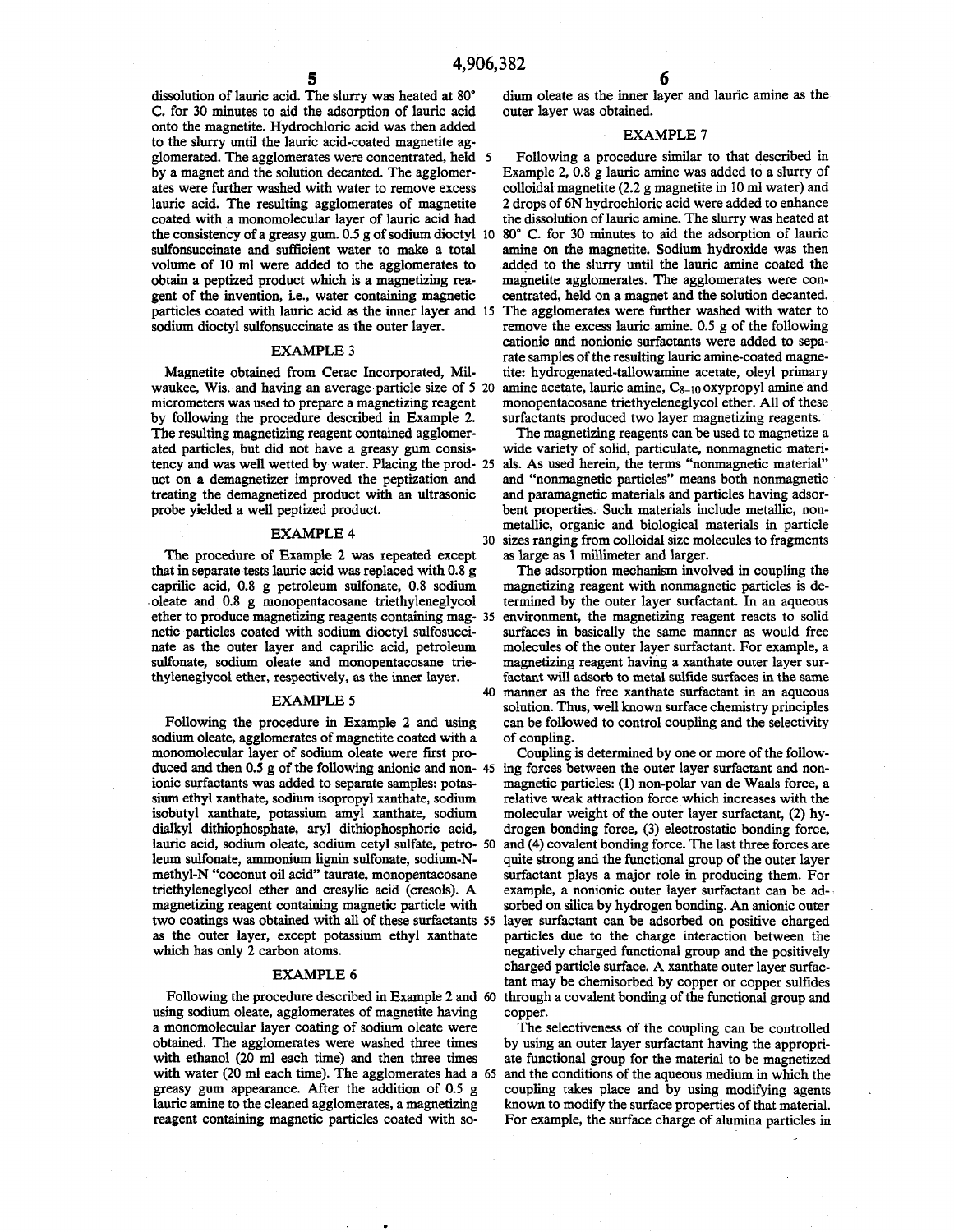**a dilute solution of a monovalent salt, such as sodium chloride, changes with changes in the pH of the solution. When the pH is 9.4, the alumina particles have a zero charge which is called the isoelectric point. When the pH is above 9.4, the alumina particles carry a nega- 5 tive charge and will adsorb or couple with a magnetizing reagent having a cationic outer layer surfactant. When the pH is below 9.4, the alumina particles carry a positive charge and will adsorb or couple with a magne-**

**This applies also to other materials. If the pH of a mixture of a material and water is above or below the isoelectric point for that material, the material will couple with magnetizing reagents having an anionic outer layer surfactant and a cationic outer layer surfactant, 15 respectively.**

**The surface charge of nonmagnetic particles can be modified with different types and concentrations of electrolytic modifying agents. For example, the positive charge of alumina particles in an aqueous mixture at a 20 pH of 7 can be decreased in magnitude with an increasing concentration of anions and even changed to a negative charge at that pH in the presence of multivalent anions, such as tripolyphosphate ions. This ability to alter the surface charge, combined with a selection of 25 the appropriate anionic or cationic outer layer surfac-**

**which forms a film on the zinc sulfide particles and causes them to behave like a copper material.**

**The following examples exemplify the nature of the coupling mechanism between magnetizing reagents of the invention and various nonmagnetic materials and should not be construed as limitations to the invention.**

## **EXAMPLE 8**

**tizing reagent having an anionic outer layer surfactant. 10 0.1 g alumina particles having an average size of 0.3 Slurries of alumina particles were prepared by mixing micrometers with 100 ml of an aqueous solution con**taining  $2 \times 10^{-3}$  M NaCl to control the electrolyte con**centration. The pH of each slurry was adjusted to a value within the range of 3 to 12 by adding NaOH or HCL. After conditioning for ten minutes, a dilute aqueous magnetizing reagent containing colloidal magnetite coated with different surfactants was added to each slurry. The amount added was equivalent to 0.001 ml of the concentrated magnetizing reagent which contained about 2.2 g magnetite in 10 ml. After stirring for 5 minutes, a few drops of each slurry were placed under a microscope. An iron needle backed with a magnet was then inserted into a drop of slurry and the alumina particles observed for their attraction to the magnetic needle. Results of this test are summarized in Table I below.**

| <b>\BLE</b><br>м |  |
|------------------|--|
|------------------|--|

|                           |                            |                           | EFFECT OF pH ON COUPLING BETWEEN MAGNETIZING REAGENTS<br>AND ALUMIA PARTICLE |                      |           |        |        |           |        |           |    |            |         |
|---------------------------|----------------------------|---------------------------|------------------------------------------------------------------------------|----------------------|-----------|--------|--------|-----------|--------|-----------|----|------------|---------|
|                           | <b>Magnetizing Reagent</b> |                           |                                                                              |                      |           |        |        |           |        |           |    |            |         |
| Inner Layer<br>Surfactant |                            | Outer Layer<br>Surfactant |                                                                              | pH of Alumina Slurry |           |        |        |           |        |           |    |            |         |
|                           | Type Surfactant            |                           | Type Surfactant                                                              | 3                    | 4         | 5      | 6      | 7         | 8      | 9         | 10 | 11         | 12      |
| A                         | Lauric Acid                | A                         | Sodium<br>Dioctyl<br>Sulfosuccinate                                          | $+$                  | $+$       | $+$    | $+$    | $+$       | $+$    | $+$       |    |            |         |
| A                         | Lauric Acid                | A                         | Ammonium<br>Lignin<br>Sulfonate                                              | ┿                    |           | $\div$ | $\div$ | $\div$    | $\div$ | $+$       |    |            |         |
| A                         | Lauric Acid                | A                         | Sodium<br>Lauric Sulfate                                                     | $^{+}$               |           | $\div$ | $+$    | $^{+}$    |        | $+$       |    |            |         |
| A                         | Lauric Acid                | A                         | Sodium<br>Oleate                                                             | $+$                  | $\ddot{}$ | $\div$ | $+$    | $+$       | $+$    | $+$       |    |            |         |
| A                         | Sodium<br>Oleate           | A                         | Sodium<br>Dioctyl<br>Sulfosuccinate                                          |                      |           | $\div$ | $+$    | $\ddot{}$ |        | $+$       |    |            |         |
| A                         | Sodium<br>Oleate           | A                         | Ammonium<br>Lignin<br>Sulfontate                                             | $\ddot{}$            |           | $\div$ | $+$    | $+$       | $\div$ | $\ddot{}$ |    |            |         |
| с                         | Lauric Amine               | с                         | Lauric Amine                                                                 |                      |           |        |        |           |        |           |    | $\div$     | $\,+\,$ |
| C                         | Lauric Amine               | c                         | Hydrogenated<br>Tallowamine<br>Acetate                                       |                      |           |        |        |           |        |           |    | $\ddot{+}$ | $+$     |
| A                         | Sodium<br>Oleate           | с                         | Lauric Amine                                                                 |                      |           |        |        |           |        |           |    | $^{+}$     | $\div$  |

Notes:

 $=$  Anionic surfactant  $C =$  Cationic surfactant

 $=$  Alumina particles attracted by magnetic needle.  $-$  = Alumina particles not attracted by magnetic needle.

**tant, permits coupling to be controlled by electrostatic bonding.**

**treating magnetic particles with known surface reactive modifying agents. For example, zinc sulfide can be treated so that it will not couple with a magnetizing reagent having a xanthate outer layer surfactant by conditioning the zinc sulfide particles with a surface 65 reactant such as an alkali cyanide. On the other hand, zinc sulfide can be activated for coupling with the same type modifying agent by conditioning with a copper salt**

**Covalent bonding can be activated or depressed by 60 reagents containing magnetic particles having an ani-From these results, it can be seen that magnetizing onic surfactant as the outer layer coupled with alumina particles and rendered them magnetic at a pH of 9 or below and magnetizing reagents containing magnetic particles having a cationic surfactant as the outer layer coupled with alumina particles and rendered them magnetic at a pH of 10 or above. These observations for the coupling effect of the magnetizing reagents is consistent with known electrostatic mechanism of adsorption for**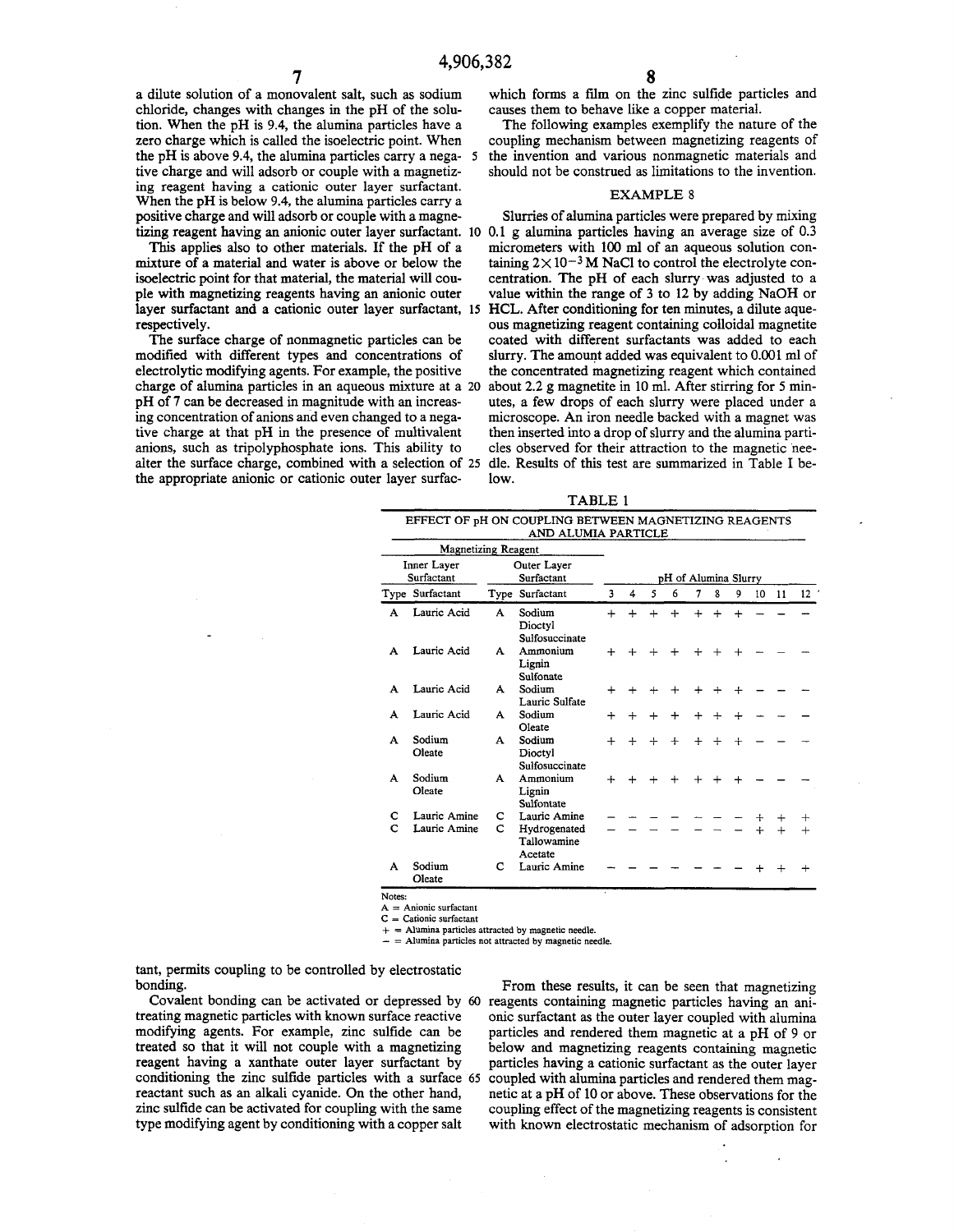15

**anionic and cationic surfactants on alumina discussed above.**

#### **EXAMPLE 9**

**Slurries of alumina particles were prepared in the** 5 **manner described in Example 8, except that alumina particles having an average size of 100 micrometers were used. When a magnetizing reagent containing collodial magnetite coated with a sodium oleate inner layer and a sodium dioctyl sulfosuccinate outer layer** 10 **was added to the slurry at a pH of 7, it was observed under a microscope that the alumina particles were attracted by a magnetic needle.**

#### **EXAMPLE 10**

**Slurries of various inorganic, organic, biological and metallurgical materials were prepared in a manner described in Example 8, except that quartz, calcium fluoride, kaolinite, tin oxide, alumina hydroxide, aluminum, emulsified fuel (No. 2), flour yeast bacteria and com** 20 **starch were used in place of alumina. After the addition of a magnetizing reagent containing a colloidal magnetite having an anionic lauric acid inner layer and an anionic sodium oleate outer layer, the responses of the resulting coupled particles to a magnetic needle were** 25 **observed under a microscope. All of these materials were attracted to the magnetic needle at a pH above their respective isoelectric points which are: quartz= 2, calcium fluoride=10, kaolinite= 8 , tin oxide= 7 , alumi**num hydroxide=9, aluminum=8, emulsified No. 2 30 zinc sulfide was rendered magnetic by the xanthate **oil= 5, flour yeast bacteria=6 and com starch= 7.**

#### **EXAMPLE 11**

0.1 g of alumina particles were slurried in an aqueous solution containing 40 ppm CaCl<sub>2</sub> and having a pH of 35 **11. The alumina particles were positively charged by adsorbing calcium ions on their surfaces. After addition of a magnetizing reagent containing a colloidal magnetite having an anionic sodium oleate inner layer and an anionic sodium dioctyl sulfosuccinate outer layer, it was** 40 **observed under a microscope that the resulting** alumina **particles were attracted by a magnetic needle.**

#### **EXAMPLE 12**

**0.1 g alumina particles were slurried in an aqueous** 45 **solution containing 20 ppm sodium tripolyphosphate and having a pH of 7. The alumina particles were negatively charged by adsorbing tripolyphosphate ions on their surfaces. After the addition of a magnetizing reagent containing a colloidal magnetic having an anionic** 50 **sodium oleate inner layer and an anionic sodium dioctyl sulfosuccinate outer layer, it was observed under a microscope that the resulting alumina particles were not attracted by a magnetic needle. This is consistent with the electrostatic adsorption mechanism discussed** 55 **above.**

#### **EXAMPLE 13**

**Slurries were prepared in the manner described in Example 8, exept that alumina was replaced in separate** 60 **samples by Cu, CuS and Cu2S. A xanthate magnetizing reagent containing a colloidal magnetite having a sodium oleate inner layer and a potassium amyl xanthate outer layer added to samples of each slurry with the pH within the range of 3 to 12. It was observed under a** 65**microscope that all the resulting copper compounds were attracted by a magnetic needle. This coupling of a xanthate magnetizing reagent to the copper particles is**

**consistent with well known copper floatation surface chemistry, i.e., xanthates are adsorbed on copper compounds at the above pH range through an xanthate-Cu covalent bonding.**

**Dithiophosphates are also known to covalently bond to copper. When the above xanthate magnetizing reagent was replaced by a dithiophosphate magnetizing reagent containing a colloidal magnetite having a sodium oleate inner layer and a sodium diisopropyl dithiophosphate outer layer or a sodium aryl dithiophosphoric acid outer layer, it was observed under a microscope that the resulting cooper compounds were magnetic.**

#### **EXAMPLE 14**

**As mentioned above, it is known that the adsorption of xanthate on zinc sulfide can be depressed by treatment with an alkali cyanide and activated by treatment with copper salts. The following test demonstrates that coupling of a xanthate magnetizing reagent with zinc sulfide is consistent with this adsorption mechanism. 0.1 g zinc sulfide was first conditioned in 100 ml of an aqueous solution containing 20 ppm potassium cyanide and having a pH of 7. A xanthate magnetizing reagent containing a colloidal magnetite having a sodium oleate inner layer and a potassium amyl xanthate outer layer was added and stirred. After these treatments, it was observed under a microscope that the zinc sulfide was not attracted by a magnetic needle. On the other hand, magnetizing reagent when zinc sulfide was first conditioned at a pH of 7 with 20 ppm copper sulfate instead of potassium cyanide.**

#### **EXAMPLE 15**

**10 g of —325 mesh quartz and 10 g of —325 mesh Cu2S were mixed in 400 ml of an aqueous slurry having a pH of 10. 0.8 g sodium silicate was added as a modifying agent to improve the dispersion of particles and to protect the quartz surface against xanthate adsorption. After conditioning for 10 minutes, 0.01 ml of a xanthate magnetizing agent containing a colloidal magnetite having a sodium oleate inner layer and a potassium amyl xanthate outer layer was added. After an additional three minutes of conditioning, the slurry was introduced into a high gradient magnetic separator employing ferromagnetic stainless steel balls as the packing matrix. The field strength of the separator was 8.5 kilogauss and the throughput rate of the slurry was 1 cm/sec. Magnetic particles were collected on the magnetic matrix and nonmagnetic particles passed through the system and were collected. After turning off the magnetic field, the magnetic particles were flushed from the system and the two separation products were examined under a microscope. Copper sulfide was concentrated in the magnetic fraction and quartz was concentrated in the nonmagnetic fraction. Thus, the xanthate magnetizing reagent selectively coupled with the copper sulfide.**

#### **EXAMPLE 16**

**0.1 g of alumina particles having an average size of 0.3 micrometers was mixed in 100 ml of an aqueous** solution containing  $2 \times 10^{-3}$ M NaCl and having a pH of **7. 0.005 ml of an anionic magnetizing reagent prepared in Example 3 was added to the resulting slurry. This magnetizing reagent employed a magnetite having a larger average size (5 micrometers) than the collidal**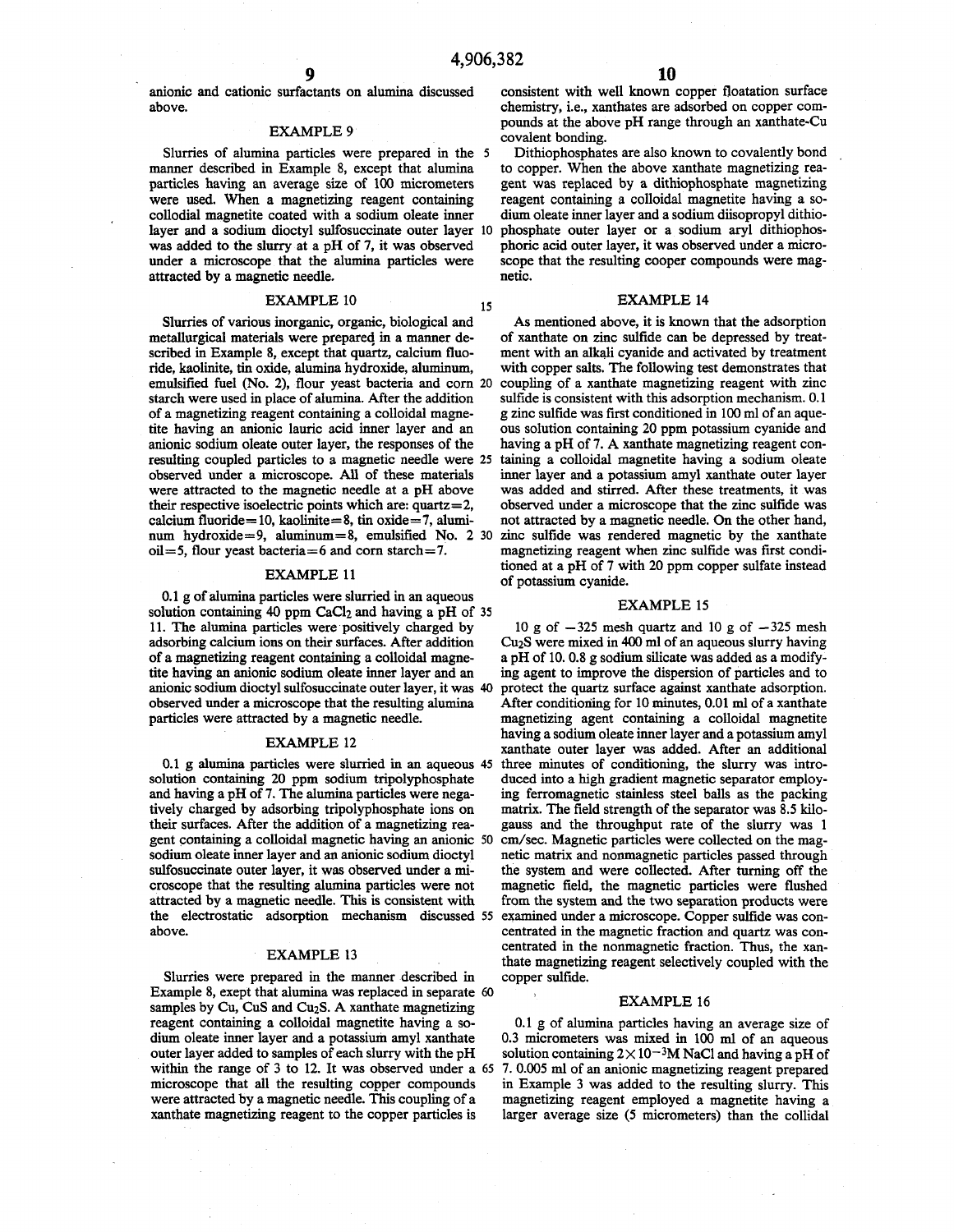15

**magnetite employed in Examples 7-15. Despite the larger particle size, the alumina particles were rendered magnetic by this treatment. On the other hand, it was observed that, if the pH of the alumina slurry is 10 or more before the addition of the same magnetizing rea-**5 **gent, the aluminum particles were not rendered magnetic.**

**These results are consistent with those obtained with a magnetizing reagent including a collodial magnetite and demonstrate that coupling through the outer layer** 10 **surfactant of the magnetizing reagent is effective even when larger size particles are used as the magnetic nucleus.**

#### **EXAMPLE 17**

**1.0 g of kaolinite was mixed with separate 50 ml samples of an aqueous mixture containing a nonionic magnetizing reagent prepared in Example 5 and having an outer layer of monopentacosane triethylene glycol ether. The dosage of magnetizing reagent in each sam-**20 **ple was varied. After conditioning for 10 minutes, the kaolinite was separated by filtering, dried and a measurement made for magnetic susceptibility. At a dosage of magnetizing reagent containing 6.5 X10-4 g magnitite, the magnetic susceptibility of the kaolinite in-**25 creased from zero at  $10^{-6}$  cgs/g sensitivity to  $1.07 \times 10^{-4}$  cgs/g. At dosages of  $1.3 \times 10^{-4}$ ,  $2.6 \times 10^{-4}$ and  $1.3 \times 10^{-3}$  g, the magnetic susceptibility of kaolinite was  $3.88 \times 10^{-5}$ ,  $6.62 \times 10^{-5}$  and  $1.39 \times 10^{-4}$  cgs/g, **respectively.**

**From these results, it can be seen that a nonionic magnetizing reagent of the invention absorbs onto a silica surface through a hydrogen bonding mechanism.**

**The magnetizing reagents can be used to convert processes which employ conventional surfactants to** 35 **magnetic separation processes. This can be accomplished by simply replacing the conventional surfactant with a magnetizing reagent having the same surfactant outer layer. Conceivably, all or at least most, flotation processes employing heteropolar surfactants as a collec-**40 **tor can be converted to a magnetic separation process by using magnetic reagents of the invention. For example, some conventional froth flotation processes for separating copper sulfide from other minerals employ xanthate surfactants which adsorb on the copper sul-netic particles are magnetite.** 45 **fide. Such processes can be converted to a magnetic separation process by coupling copper sulfide with magnetizing reagents containing magnetic particles having a xanthate outer layer surfactant.**

**The magnetizing reagents can be used for a number ionic surfactant is an ether or alcohol.** 50 **of new applications in which it would be advantageous to magnetize nonmagnetic particles. For example, magnetic fields can be used to control movement or localization of nonmagnetic particles rendered magnetic by coupling with a magnetizing reagent. Movement of** 55 **normally magnetic particles which have been coupled with a magnetizing reagent can be tracked with magnetic detectors. The magnetizing reagents can be used in a wide variety of particle processing applications involving separation, filtration, concentration, immobil-**60 **ization, targeting or tracing particles. For example, a mixture of nonmagnetic particles can be selectively magnetized and the magnetized ones separated magnetically. Magnetized particulate chemical reactants, such as catalysts, enzymes, etc., can be immobilized magneti-**65**cally. Magnetized drugs can be targeted for a specific location in a patient's body or, once delivered to the body, tracked by magnetic detectors.**

**From the foregoing description, one. skilled in the art can easily ascertain the essential characteristics of the invention and, without departing from the spirit and scope thereof, make various changes and modifications to adapt it to various usages.**

**I claim:**

**1. A method for magnetizing nonmagnetic, solid particles including the step of**

**contacting the surfaces of the solid particles with a magnetizing reagent comprising water containing particles of a magnetic material, each magnetic particle having a two layer surfactant coating including an inner layer and an outer layer, said inner layer covering said magnetic particle and being a monomolecular layer of a first water soluble, organic, heteropolar surfactant containing at least 3 carbon atoms and having a functional group on one end which forms a bond with said magnetic particle and a hydrophobic end, and said outer layer coating said inner layer and being a monomolecular layer of a second water soluble, organic heteropolar surfactant containing at least 3 carbon atoms and having a hydrophobic end bonded to the hydrophobic end of said first surfactant and a functional group on the other end capable of bonding with the particles to be magnetized.**

**2. A method according to claim 1 wherein said first and second surfactants are nonionic, anionic or cationic.**

**3. A method according to claim 2 wherein both said first and second surfactants are anionic.** 30

**4. A method according to claim 2 wherein both said first and second surfactants are cationic.**

**5. A method according to claim 2 wherein both said first and second surfactants are nonionic.**

**6. A method according to claim 2 wherein said first surfactant is anionic and said second surfactant is cationic or anionic.**

**7. A method according to claim 2 wherein said first surfactant is cationic and said second surfactant is anionic or nonionic.**

**8. A method according to claim 2 wherein said first surfactant is nonionic and said second surfactant is anionic or cationic.**

**9. A method according to claim 2 wherein said mag-**

**10. A method according to claim 9 herein said particles have an average size ranging from about 50 angstroms up to 10 micrometers.**

**11. A method according to claim 2 wherein said non-**

**12. A method according to claim 2 wherein said anionic surfactant is a carboxylate, xanthate, dithiophosphate, phosphate, hydroxamate, sulfonate, sulfonsuccinate, taurate or sulfate.**

**13. A method according to claim 2 wherein said cationic surfactant is an amine.**

**14. A method for separating particles of a nonmagnetic material from an aqueous mixture comprising the steps of:**

**rendering the surfaces of said particles magnetic by contacting with a magnetizing reagent comprising water containing particles of a magnetic material, each of said magnetic particles having a two layer surfactant coating including an inner layer and an outer layer, said inner layer covering said magnetic particle and being a monomolecular layer of a first water soluble, organic, heteropolar surfactant containing at least 3 carbon atoms and having a func-**